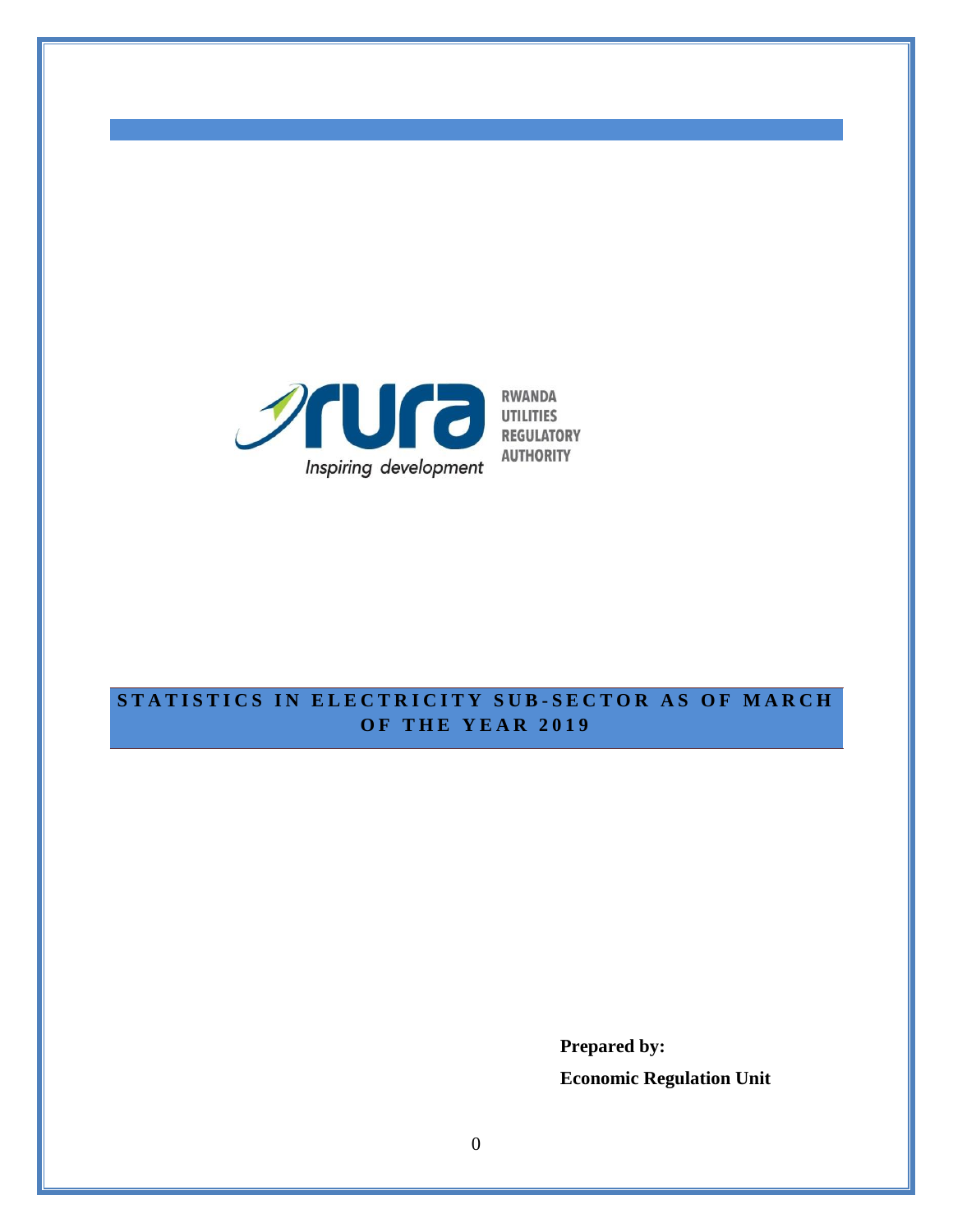### **TABLE OF CONTENTS**

| 3.   |  |
|------|--|
| 4.   |  |
| 5.   |  |
|      |  |
|      |  |
| 5.3. |  |
|      |  |

## **LIST OF FIGURES**

# **LIST OF TABLES**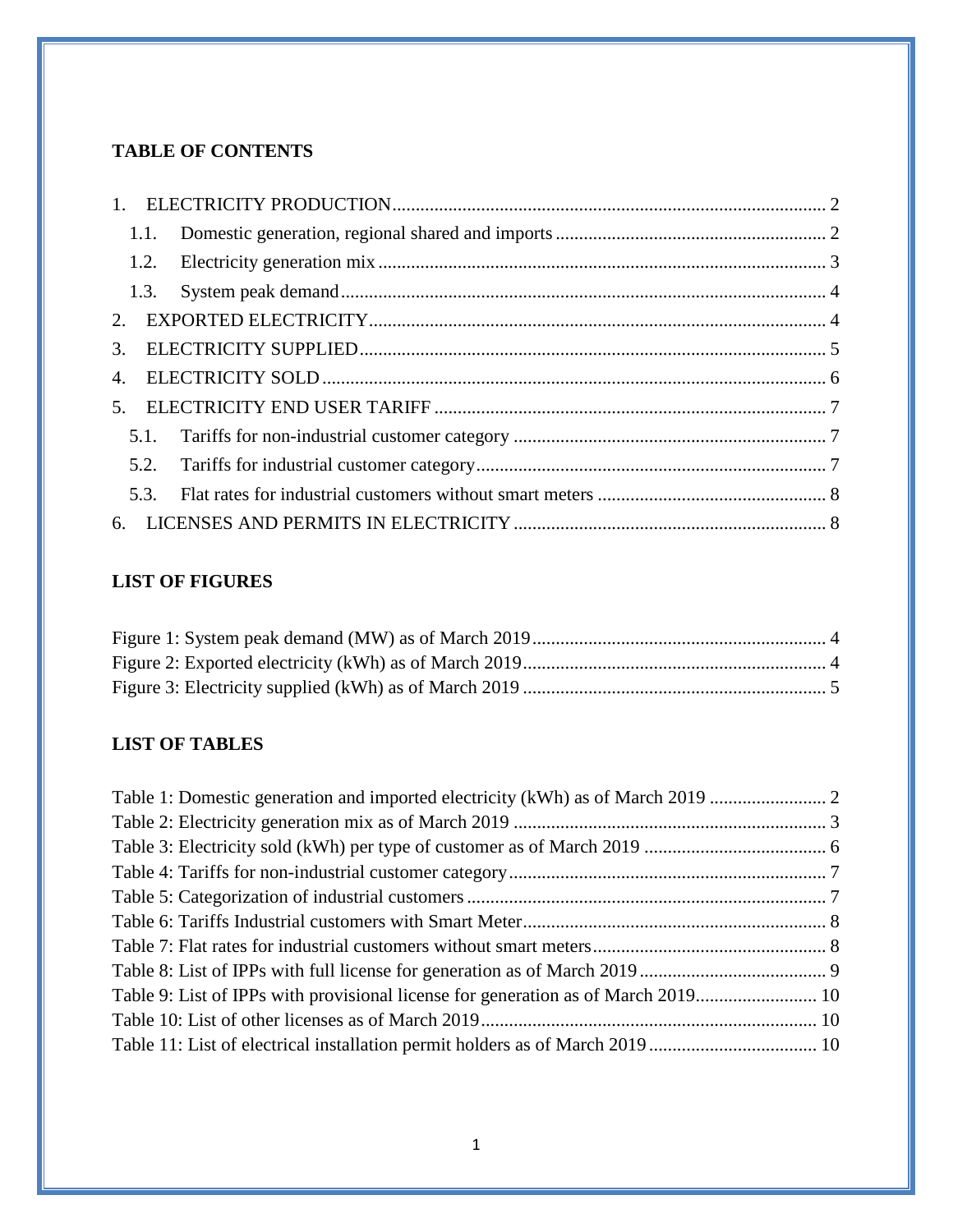# <span id="page-2-0"></span>**1. ELECTRICITY PRODUCTION**

### <span id="page-2-1"></span>**1.1. Domestic generation, regional shared and imports**

| <b>Plant name</b>                  | Q3 2018     | Q4 2018     | Q1 2019     |
|------------------------------------|-------------|-------------|-------------|
| Cyimbili                           | 137,988     | 286,592     | 241,903     |
| Gaseke                             | 214,378     | 218,032     | 159,189     |
| Gashashi                           | 158,184     | 178,107     | 170,483     |
| Giciye I                           | 3,055,468   | 3,466,866   | 2,915,985   |
| Giciye II                          | 1,996,317   | 3,629,504   | 3,028,357   |
| GigaWatt Global                    | 3,623,650   | 3,204,520   | 3,387,290   |
| Gihira                             | 2,312,847   | 2,334,005   | 2,239,733   |
| Gisenyi                            | 2,163,506   | 2,506,526   | 2,633,429   |
| Gishoma Peat                       | 23,987,700  | 7,229,805   |             |
| Jabana I                           | 1,946,018   | 5,417,060   | 6,565,100   |
| Jabana II                          | 26,848,448  | 21,351,744  | 30,434,880  |
| Jali Solar                         | 39,047      | 30,438      | 26,025      |
| Keya                               | 1,592,809   | 946,033     | 2,329,464   |
| Kivuwatt                           | 55,469,710  | 54,137,134  | 53,869,181  |
| Mazimeru                           | 554,644     | 551,548     | 539,664     |
| Mukungwa I                         | 12,939,332  | 18,738,168  | 10,171,334  |
| Mukungwa II                        |             | 832,765     | 2,866,353   |
| Murunda                            | 100,096     | 163,801     | 157,569     |
| Musarara                           | 700,030     | 555,602     | 612,852     |
| Mutobo                             | 380,712     | 306,867     | 328,255     |
| Nasho Solar                        | 1,276,499   | 1,073,156   | 1,093,554   |
| Nkora                              | 529,559     | 567,585     | 582,872     |
| Nshili                             |             |             | 336,120     |
| Ntaruka                            | 10,281,200  | 7,866,000   | 3,144,000   |
| Nyabahanga                         | 250,032     | 111,281     | 10,594      |
| Nyabarongo                         | 24,235,700  | 27,677,900  | 29,097,900  |
| Rugezi                             | 2,216,038   | 2,584,248   | 1,715,337   |
| Rukarara I                         | 8,261,402   | 9,727,286   | 9,443,050   |
| Rukarara II                        | 2,873,318   | 3,156,307   | 2,878,073   |
| Rwaza                              |             | 3,769,861   | 2,726,915   |
| So Energy Birembo                  | 8,644       | 188,562     | 136,528     |
| So Energy Masoro                   | 800,600     | 995,513     | 2,560,038   |
| So Energy Mukungwa I               | 792,503     | 4,043,154   | 8,568,854   |
| <b>Total Domestic Generation</b>   | 189,746,379 | 187,845,969 | 184,970,881 |
| <b>Regional shared and imports</b> | 23,545,961  | 25,665,007  | 24,814,020  |

<span id="page-2-2"></span>

|  | Table 1: Domestic generation and imported electricity (kWh) as of March 2019 |  |  |  |
|--|------------------------------------------------------------------------------|--|--|--|
|  |                                                                              |  |  |  |

**Source: EUCL-REG, March 2019**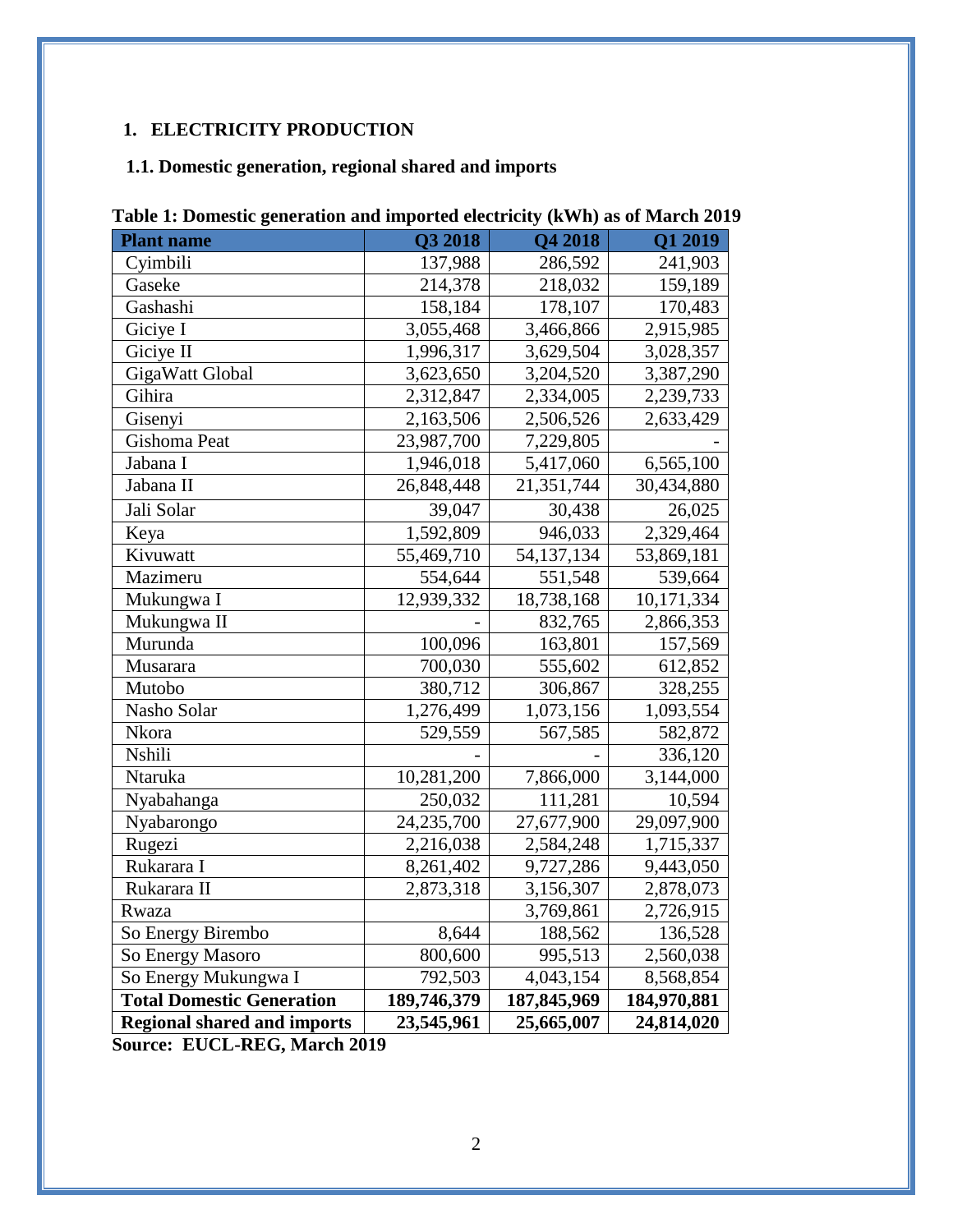The total generated electricity is from domestic power plants, regional shared plants, and imports. The total domestic generated electricity decreased by 1.5% from the fourth quarter 2018 to the first quarter of the year 2019.

The total electricity from regional shared plants and imports in the quarter under review showed a decline trend whereby they went down ward from 25,665,007 kWh recorded in the fourth quarter of the year 2018 to 24,814,020 kWh recorded in the first quarter of the year 2019 representing a decrease of 3.3%

#### <span id="page-3-0"></span>**1.2. Electricity generation mix**

The electricity produced in Rwanda is generated using different sources namely hydro, methane gas, peat, solar, heavy fuel and light fuel oil used to run thermal power plants and another portion is imported.

| <b>Power Generation Mix</b> | Q3 2018 | <b>Q4 2018</b> | <b>Q1 2019</b> |
|-----------------------------|---------|----------------|----------------|
| Hydro                       | 35.1%   | 42.2%          | 37.3%          |
| Methane                     | 26.0%   | 25.4%          | 25.7%          |
| Peat                        | 11.2%   | 3.4%           | 0.0%           |
| Solar                       | 2.3%    | 2.0%           | 2.1%           |
| Thermal                     | 14.3%   | 15.0%          | 23.0%          |
| Regional shared and imports | 11.0%   | 12.0%          | 11.8%          |

#### <span id="page-3-1"></span>**Table 2: Electricity generation mix as of March 2019**

#### **Source: EUCL-REG, March 2019**

The 37.3% of the electricity supplied during the first quarter of year 2019 is generated from hydro, 25.7% from Methane, 23.0% from thermal, 2.1% from solar energy, and 11.8% is the regional shared and imports. In aggregate, the electricity generated from renewable resources is greater than the electricity generated from non-renewables.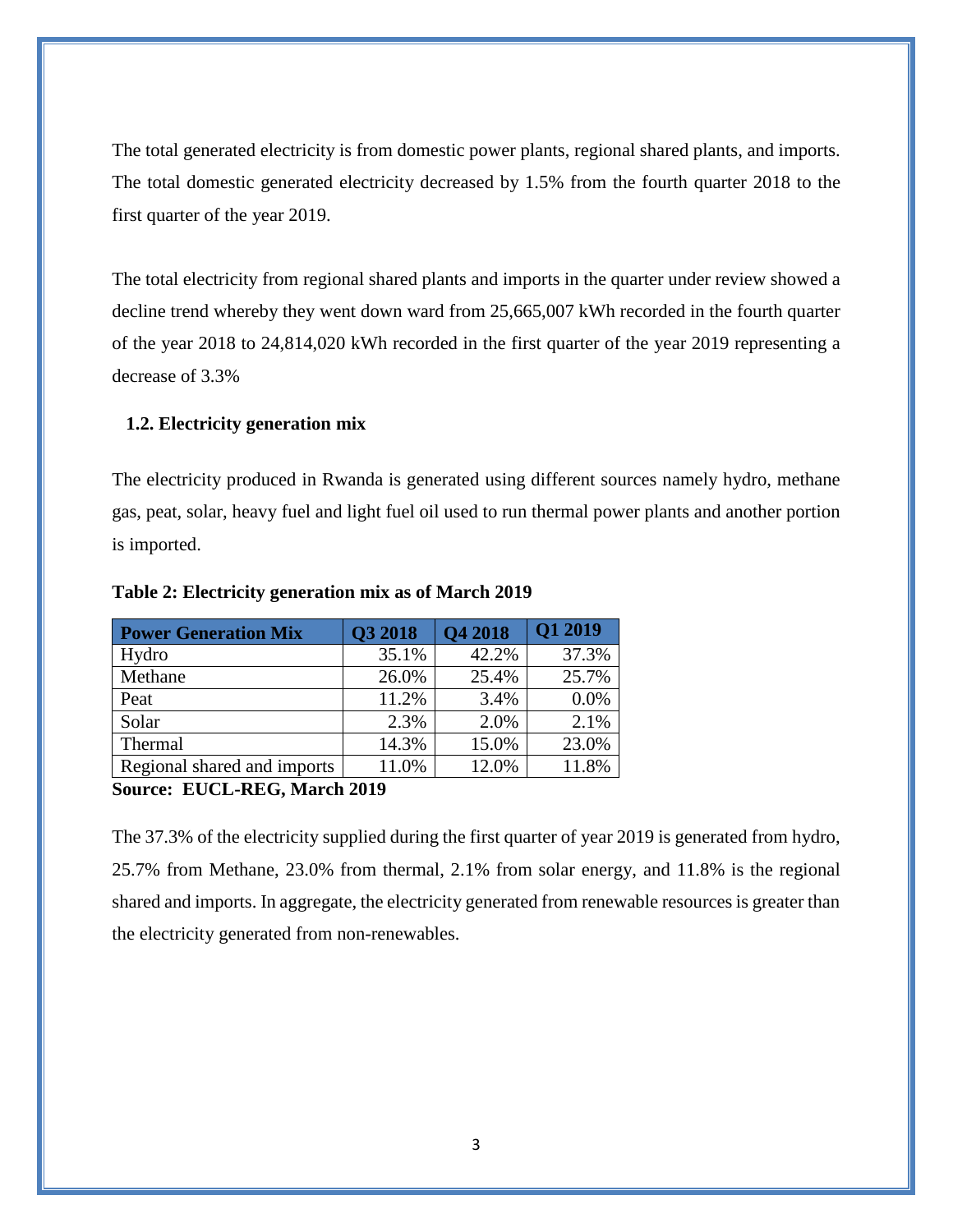#### <span id="page-4-0"></span>**1.3. System peak demand**

The peak quarter over the last three quarters was quarter one of the year 2019 with a peak demand of 140.61 MW as presented in the Figure 1.



<span id="page-4-2"></span>**Figure 1: System peak demand (MW) as of March 2019**

#### **Source: EUCL-REG, March 2019**

The system peak demand increased by 1.8 percentage points from the fourth quarter of the year 2018 to first quarter of 2019.

### <span id="page-4-1"></span>**2. EXPORTED ELECTRICITY**

<span id="page-4-3"></span>



**Source: EUCL-REG, March 2019**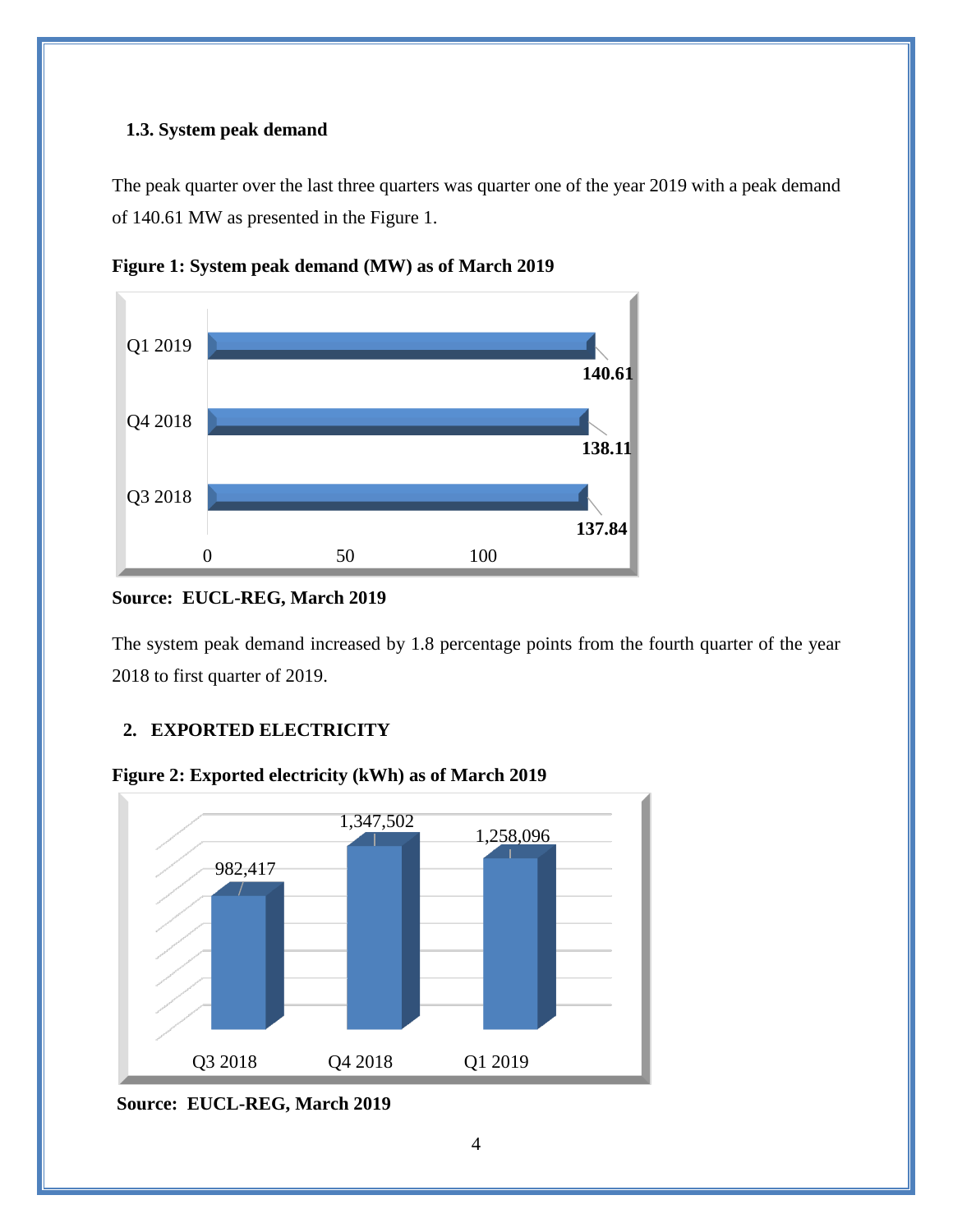The total exported electricity decreased by 6.6% from the fourth quarter of 2018 to the first quarter of the year 2019.

### <span id="page-5-0"></span>**3. ELECTRICITY SUPPLIED**

The electricity supplied in each quarter includes both domestic generation, regional shared and imports.



<span id="page-5-1"></span>**Figure 3: Electricity supplied (kWh) as of March 2019**

#### **Source: EUCL-REG, March 2019**

The total electricity supplied by the utility decreased by 1.7% from the fourth quarter 2018 to the first quarter of the year 2019.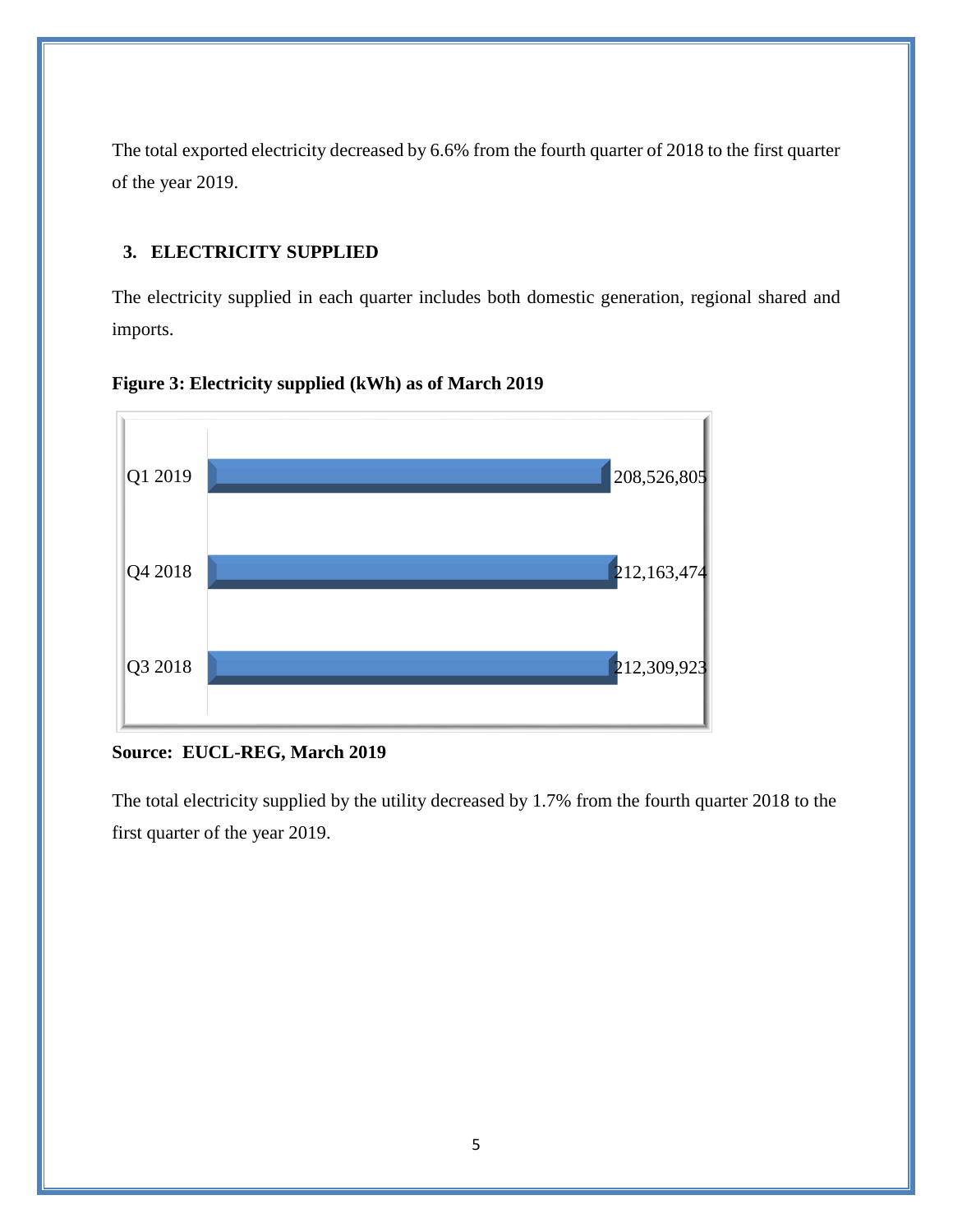### <span id="page-6-0"></span>**4. ELECTRICITY SOLD**

The electricity sold includes both the pre-paid and post-paid electricity.

| <b>Customer category</b>     | Q3 2018      | <b>Q4 2018</b> | Q1 2019     | Share per customer  |
|------------------------------|--------------|----------------|-------------|---------------------|
|                              |              |                |             | for Q1 2019 $(\% )$ |
| Domestic/Residential         | 29, 141, 795 | 30, 137, 355   | 29,686,710  | 17.7                |
| Non-Residential              | 52,534,469   | 51,424,277     | 50,798,449  | 30.4                |
| <b>Water Pumping Station</b> | 6,375,509    | 6,528,931      | 6,521,576   | 3.9                 |
| <b>Water Treatment Plant</b> | 8,212,806    | 8,185,132      | 6,553,022   | 3.9                 |
| Telecom towers               | 11,940,108   | 11,162,577     | 10,266,658  | 6.1                 |
| <b>Health facilities</b>     | 2,301,680    | 3,736,860      | 3,466,259   | 2.1                 |
| <b>Broadcasters</b>          | 660,091      | 1,007,411      | 937,844     | 0.6                 |
| Hotels                       | 9,349,011    | 10,363,852     | 9,944,903   | 5.9                 |
| Industrial                   | 46,430,902   | 49,724,686     | 49,096,709  | 29.4                |
| <b>Total</b>                 | 166,946,370  | 172,271,081    | 167,272,131 | 100.0               |

<span id="page-6-1"></span>**Table 3: Electricity sold (kWh) per type of customer as of March 2019**

**Source: EUCL-REG, March 2019**

The 30.4% of electricity supplied by EUCL in the first quarter of the year 2019 were sold to nonresidential customers, 29.4% to industries, and 17.7% to residential customers and the remaining 22.5% were sold to water pumping station, water treatment plan, telecom towers, health facilities, broadcasters, and hotels.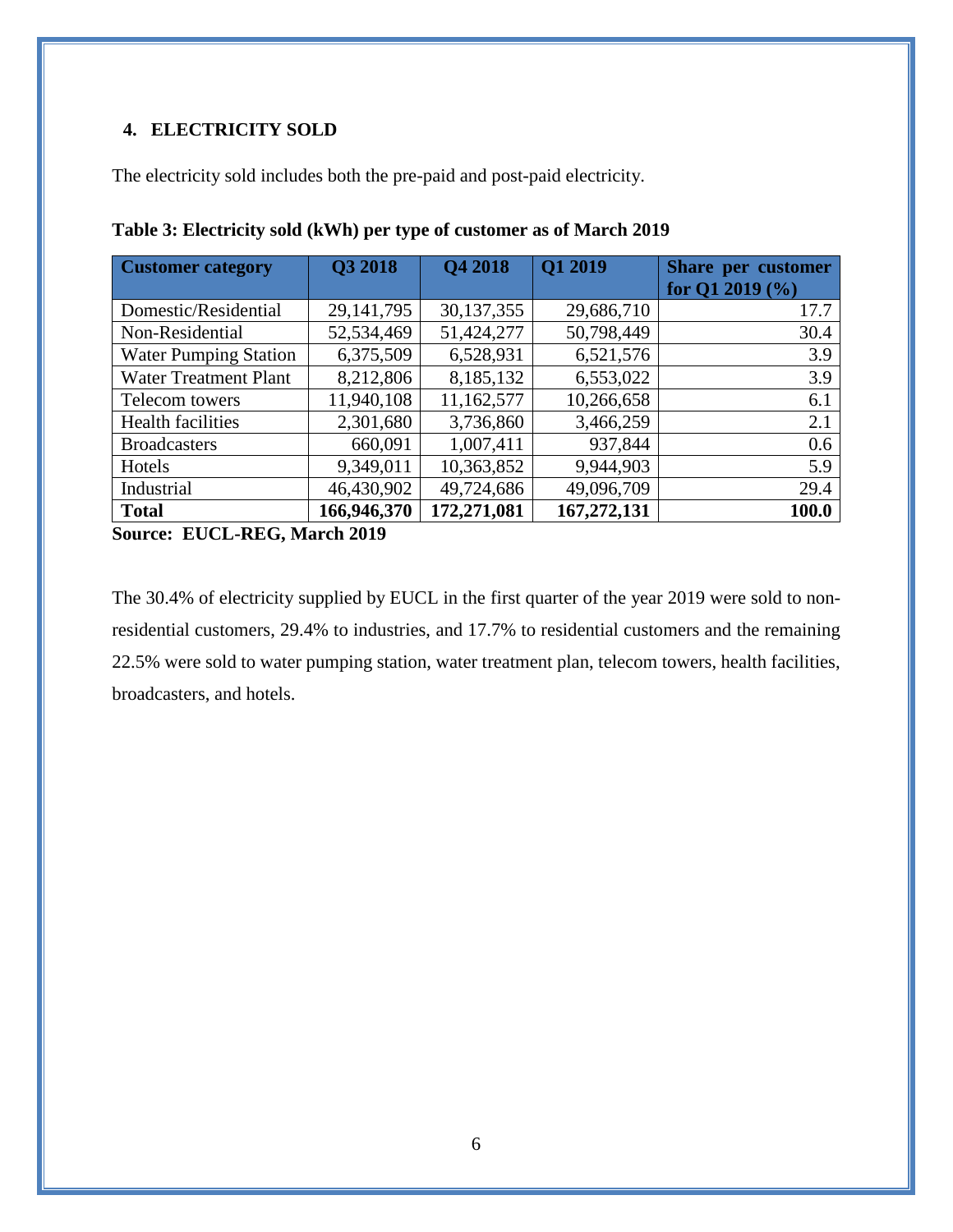### <span id="page-7-0"></span>**5. ELECTRICITY END USER TARIFF**

The electricity tariff that was charged to electricity customers during first quarter of the year 2019 was structured as follow:

#### <span id="page-7-1"></span>**5.1.Tariffs for non-industrial customer category**

<span id="page-7-3"></span>

| Table 4: Tariffs for non-industrial customer category |  |  |  |  |  |  |
|-------------------------------------------------------|--|--|--|--|--|--|
|-------------------------------------------------------|--|--|--|--|--|--|

| <b>Category</b>                                                    | <b>Consumption block</b><br>per month(kWh) | <b>Frw/kWh (VAT &amp;</b><br><b>Regulatory fee exclusive)</b> |
|--------------------------------------------------------------------|--------------------------------------------|---------------------------------------------------------------|
|                                                                    | $]0-15]$                                   | 89                                                            |
| Residential                                                        | $[15-50]$                                  | 182                                                           |
|                                                                    | >50                                        | 210                                                           |
| Non Residential                                                    | $]0-100]$                                  | 204                                                           |
|                                                                    | $>100$                                     | 222                                                           |
| Telecom towers                                                     | All                                        | 185                                                           |
| $\&$<br>Water Treatment Plants<br>Water<br><b>Pumping Stations</b> | All                                        | 126                                                           |
| Hotels                                                             | All                                        | 126                                                           |
| <b>Health Facilities</b>                                           | All                                        | 192                                                           |
| <b>Broadcasters</b>                                                | All                                        | 184                                                           |

### <span id="page-7-2"></span>**5.2.Tariffs for industrial customer category**

Industrial customers are those registered as industries and are categorized based on their level of consumption as defined below:

### <span id="page-7-4"></span>**Table 5: Categorization of industrial customers**

| <b>Industry category</b> | <b>Annual consumption (kWh/Year)</b> |
|--------------------------|--------------------------------------|
| Small                    | $\leq 22,000$                        |
| Medium                   | $[22,000 - 660,000]$                 |
| Large                    | >660,000                             |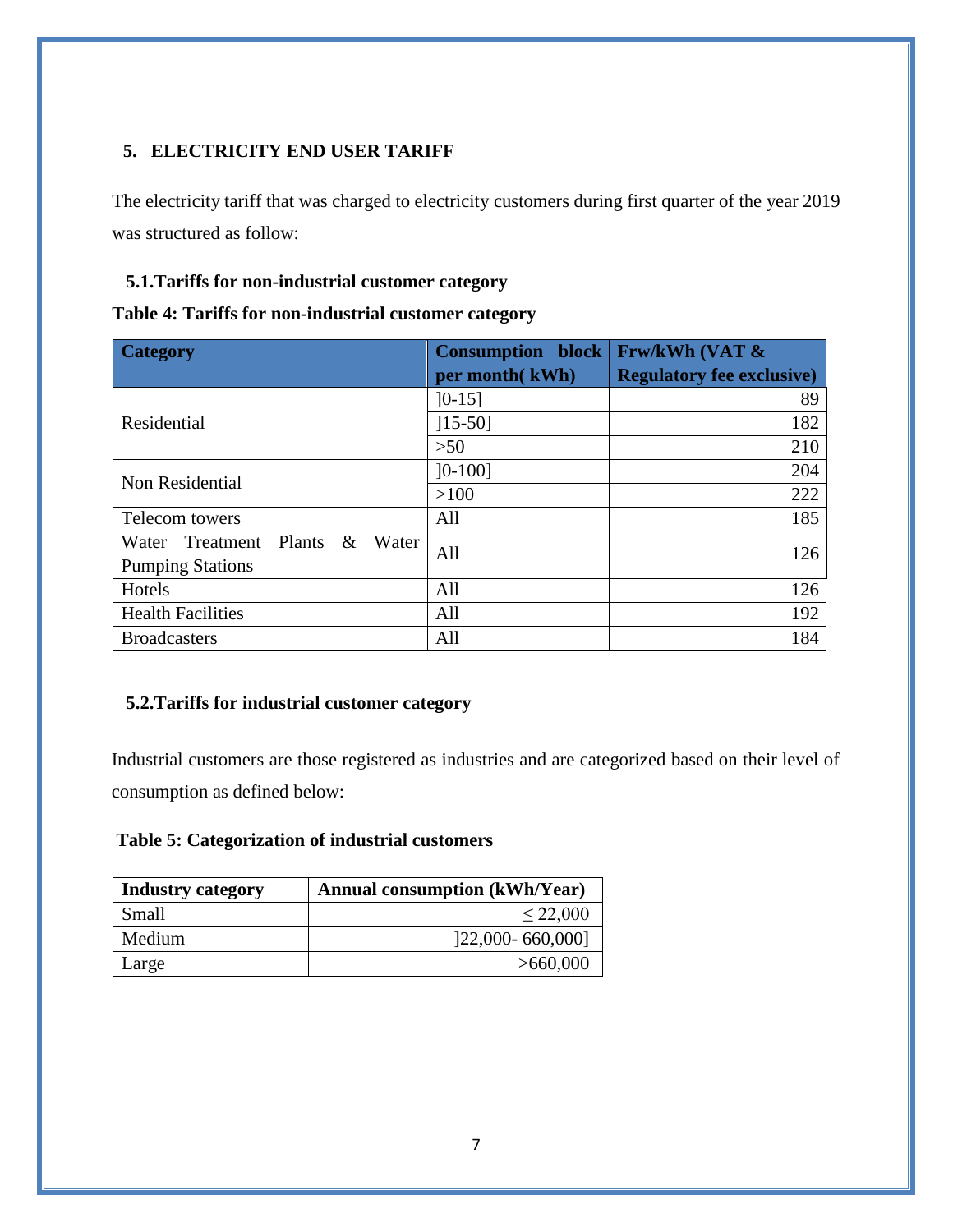|          | <b>Energy</b> | <b>Charges VAT and regulatory fee exclusive</b> |                 |           |             |  |
|----------|---------------|-------------------------------------------------|-----------------|-----------|-------------|--|
|          | charge        | <b>Maximum demand charge</b>                    |                 |           |             |  |
| Category | (Frw/kWh)     |                                                 | (Frw/kVA/month) |           | service     |  |
|          |               | Peak                                            | Shoulder        | Off-Peak  | charge      |  |
|          |               | $(05:00PM -$                                    | (08:00AM)       | (00:00AM) | (Frw/Month) |  |
|          |               | 11:59PM                                         | 04:59 PM)       | 07:59AM)  |             |  |
| Small    | 110           | 11,017                                          | 4,008           | 1,691     | 10,000      |  |
| Medium   | 87            | 10,514                                          | 3,588           | 1,292     | 10,000      |  |
| Large    | 80            | 7,184                                           | 2,004           | 886       | 10,000      |  |

#### <span id="page-8-2"></span>**Table 6: Tariffs Industrial customers with Smart Meter**

#### <span id="page-8-0"></span>**5.3. Flat rates for industrial customers without smart meters**

Industrial customers without smart meters are charged at flat rates until the smart meters are installed in their facilities in order to apply the time of use tariff as described in the table below:

<span id="page-8-3"></span>**Table 7: Flat rates for industrial customers without smart meters** 

| <b>Industry category</b> | Flat rate (Frw/kWh, VAT & Regulatory fee exclusive) |
|--------------------------|-----------------------------------------------------|
| Small                    |                                                     |
| Medium                   |                                                     |
| Large                    |                                                     |

#### <span id="page-8-1"></span>**6. LICENSES AND PERMITS IN ELECTRICITY**

There are twenty-nine (29) licensed power plants with full licenses, two (2) provisional licenses, one transmission license, one distribution license, one domestic trade license and one international trade license. The number of accredited electrical practitioners increased from sixty-seven (67) to seventy  $(70)$ .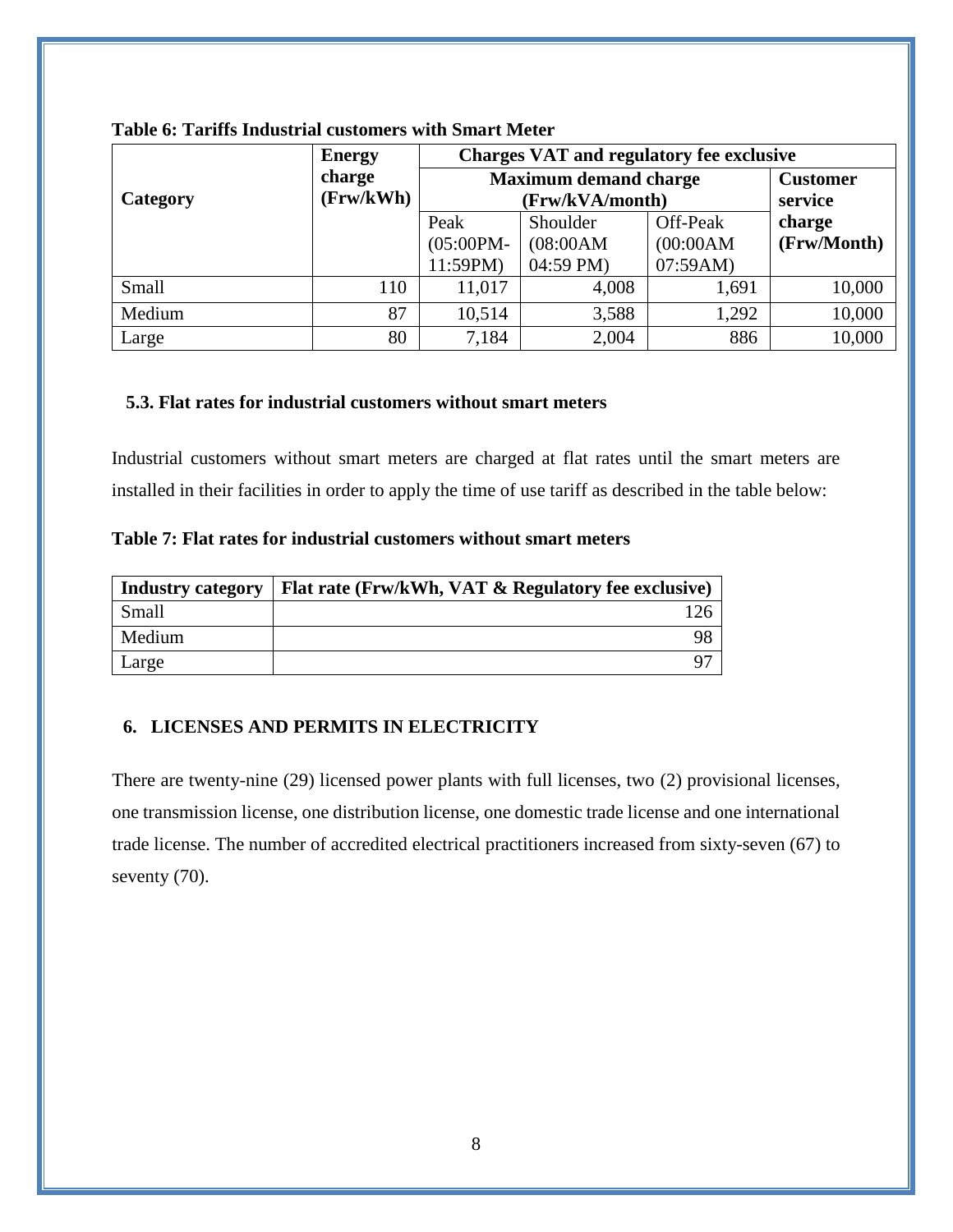| <b>SN</b>      | <b>Name of licensee</b>           | Name of plant                              | <b>Installed capacity (MW)</b> |
|----------------|-----------------------------------|--------------------------------------------|--------------------------------|
| $\mathbf{1}$   | Ngali Energy Ltd                  | Rukarara HPP                               | 9                              |
| $\sqrt{2}$     | Gigawatt Global Ltd               | Rwamagana Solar                            | 8.5                            |
| 3              | Regrepower Ltd                    | Kavumu MHHP                                | 0.38                           |
| $\overline{4}$ | Yumn Ltd                          | Akanyaru Peat                              | 80                             |
| $\mathfrak{S}$ | Kivuwatt Ltd                      | Kibuye Methane Gas                         | 25                             |
| 6              | Rwanda Mountain Tea               | Giciye I                                   | $\overline{4}$                 |
| 7              | Rwanda Mountain Tea               | Giciye II                                  | $\overline{4}$                 |
| 8              | <b>REPRO</b>                      | Mutobo Hydropower                          | 0.2                            |
| 9              | Rwaza Hydro Power Ltd             | Rwaza-Muko                                 | 2.6                            |
| 10             | Refad Rwanda Ltd                  | Rukarara V Hydro Power Plant               | $\tau$                         |
| 11             | Rubagabaga Hydro Power Ltd        | Rubagabaga Hydro Power Plant               | 2.8                            |
| 12             | Energie Nyaruguru (Enny) Ltd      | Mazimeru Hydro Power Plant                 | 0.5                            |
| 13             | Soenergy Rwanda Ltd               | Mukungwa, Masoro and Birembo<br>Thermal PP | $\overline{30}$                |
| 14             | Spv Nyirahindwe Hpp Ltd           | Nyirahindwe I Hydro Power Plant            | 0.9                            |
| 15             | Spv Nyirahindwe Hpp Ltd           | Nyirahindwe II Hydro Power Plant           | 0.3                            |
| 16             | Energicotel Ltd                   | Keya Hydro Power Plant                     | $2.2^{\circ}$                  |
| 17             | Energicotel Ltd                   | Nkora Hydro Power Plant                    | 0.68                           |
| 18             | Energicotel Ltd                   | Cyimbiri Hydro Power Plant                 | 0.3                            |
| 19             | Energicotel Ltd                   | Nyamyotsi I Hydro Power Plant              | 0.1                            |
| 20             | Energicotel Ltd                   | Nyamyotsi II Hydro Power Plant             | 0.1                            |
| 21             | Novel Energy Ltd                  | Gaseke Hydro Power Plant                   | 0.5                            |
| 22             | Prime Energy Ltd                  | Gisenyi                                    | 1.7                            |
| 23             | Prime Energy Ltd                  | Rukarara II                                | 2.2                            |
| 24             | Prime Energy Ltd                  | Mukungwa II                                | 2.5                            |
| 25             | Prime Energy Ltd                  | Gashashi                                   | 0.2                            |
| 26             | Amahoro Energy Ltd                | Musarara                                   | 0.4                            |
| 27             | Rwanda Mountain Tea Ltd           | Gihira                                     | 1.8                            |
| 28             | Rwanda Mountain Tea Ltd           | Rugezi                                     | 2.6                            |
| 29             | <b>RMT-Energy Development Ltd</b> | Giciye III                                 | 7.2                            |

# <span id="page-9-0"></span>**Table 8: List of IPPs with full license for generation as of March 2019**

**Source: RURA Database**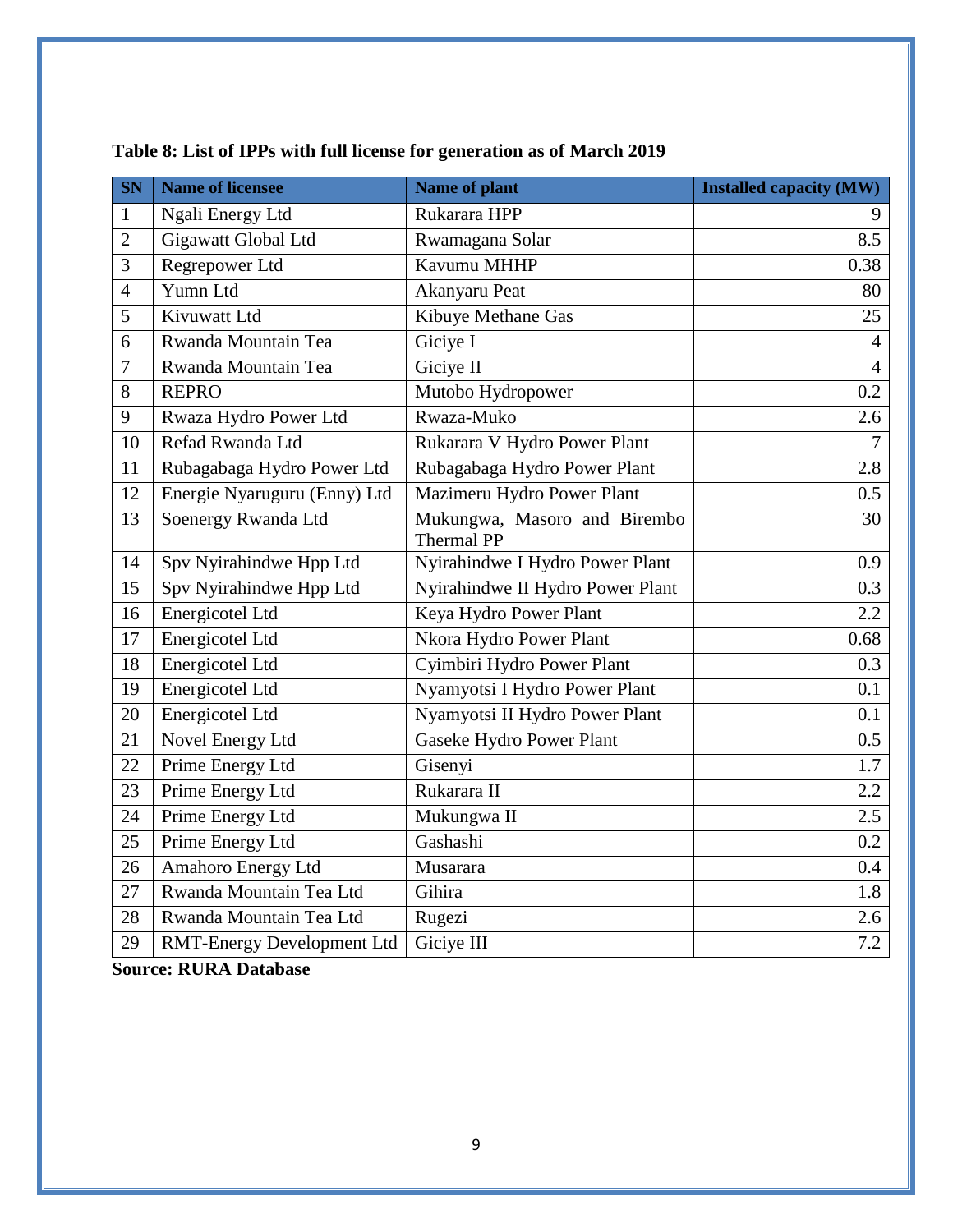| <b>SN</b> | <b>Name of licensee</b> | <b>Name of plant</b> | <b>Installed Capacity (MW)</b> |
|-----------|-------------------------|----------------------|--------------------------------|
|           | Ngali Energy Ltd        | Rwondo MHPP          |                                |
|           | Ngali Energy Ltd        | <b>Base I MHPP</b>   | 2.9                            |
|           |                         | <b>Base II MHPP</b>  | 2.9                            |
|           |                         | Ngororero MHPP       |                                |

#### <span id="page-10-0"></span>**Table 9: List of IPPs with provisional license for generation as of March 2019**

#### **Source: RURA database**

### <span id="page-10-1"></span>**Table 10: List of other licenses as of March 2019**

| <b>SN</b>   Name of licensee   Type of license |                            |
|------------------------------------------------|----------------------------|
| <b>EUCL</b>                                    | Transmission               |
| EUCL                                           | Distribution               |
| <b>EUCL</b>                                    | Domestic Trade             |
| EUCL                                           | <b>International Trade</b> |

**Source: RURA database**

### <span id="page-10-2"></span>**Table 11: List of electrical installation permit holders as of March 2019**

| <b>SN</b>      | Name of accredited electrical practitioner | <b>Category of Permit</b> |
|----------------|--------------------------------------------|---------------------------|
| 1              | Mutangana Jean Claude                      | Class B                   |
| $\overline{2}$ | Sebasinga Simon                            | Class B                   |
| 3              | Musabyimana Frederic                       | Class A                   |
| 4              | <b>Axar Technical Services Ltd</b>         | Class B                   |
| 5              | Munyantore Gasatsi Jean Claude             | Class <sub>C</sub>        |
| 6              | <b>MUKERANGABO Louis De Gonzague</b>       | Class <sub>C</sub>        |
| 7              | Vision Technologies Company Ltd            | Class D                   |
| 8              | Vision Technologies Company Ltd            | Class Z                   |
| 9              | Bimenyimana Jean Bosco                     | Class B                   |
| 10             | Kolitech &Partners                         | Class B                   |
| 11             | Kigali Polytechnical Company Ltd           | Class B                   |
| 12             | <b>MUKERANGABO Louis De Gonzague</b>       | Class D                   |
| 13             | Teeccsm Ltd                                | Class <sub>C</sub>        |
| 14             | Metha Electricals Ltd                      | Class A                   |
| 15             | Mehta Electricals Ltd                      | Class D (Gen)             |
| 16             | Musabyimana Maurice                        | Class A                   |
| 17             | Animas Satellite Systems                   | Class C                   |
| 18             | Nibamureke Ildephonse                      | Class <sub>C</sub>        |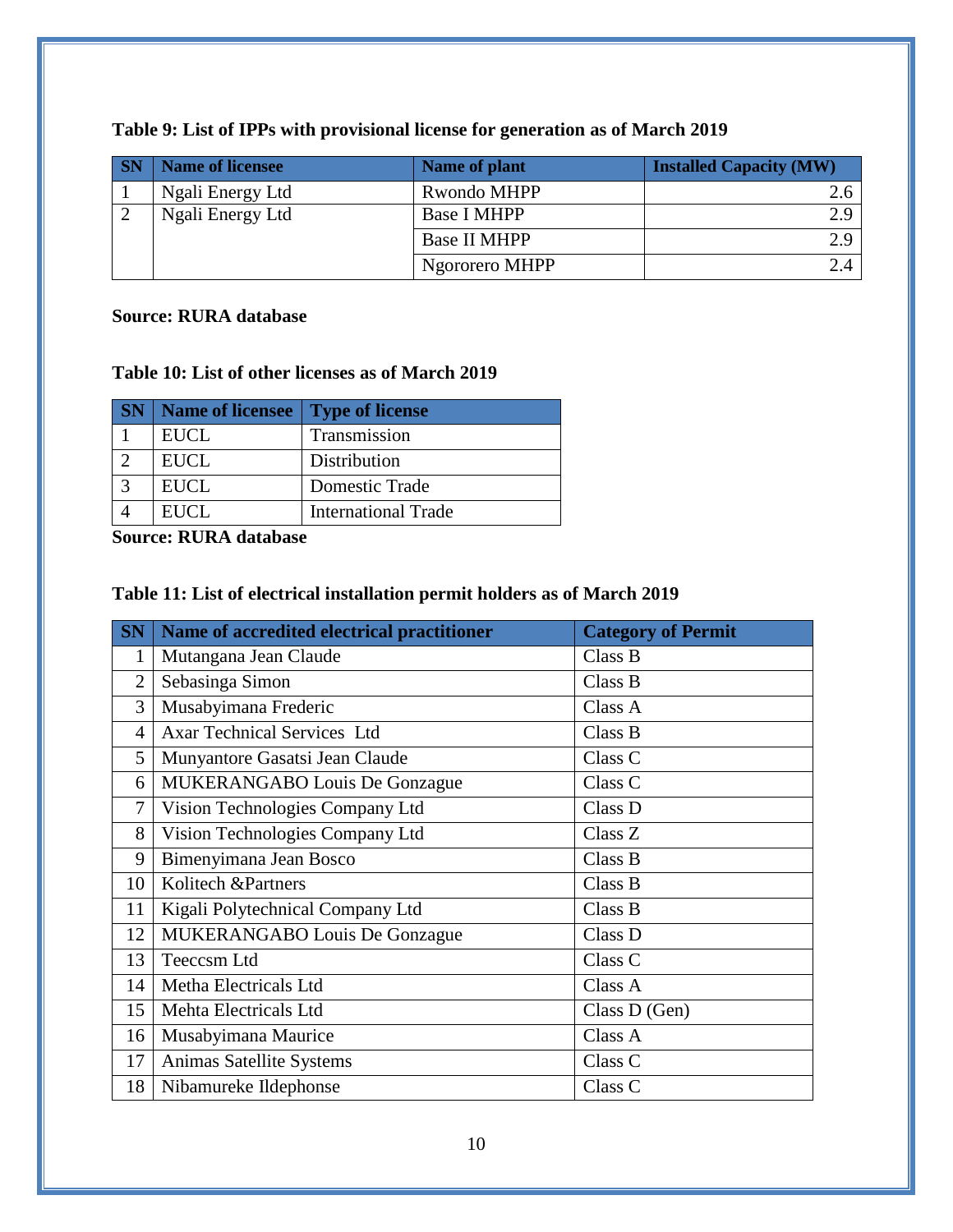| 19 | <b>Buclino Company Ltd</b>                     | Class B                     |
|----|------------------------------------------------|-----------------------------|
| 20 | <b>Multito Svs Ltd</b>                         | Class B                     |
| 21 | Habumugisha Placide                            | Class B                     |
| 22 | Habumugisha Placide                            | Class D                     |
| 23 | Ngenzi Herve Gilbert                           | Class Z                     |
| 24 | Ngenzi Herve Gilbert                           | Class D                     |
| 25 | Nzabonimpa Eric                                | Class D                     |
| 26 | Karasira Francis                               | Class C                     |
| 27 | Karasira Francis                               | Class D                     |
| 28 | <b>Gahutu Yves</b>                             | Class D                     |
| 29 | <b>Gahutu Yves</b>                             | Class Z                     |
| 30 | Ushizimpumu Leonard                            | Class B                     |
| 31 | Fair Technology Company Ltd                    | Class B                     |
| 32 | Fair Technology Company Ltd                    | Class D                     |
| 33 | Nshimiyimana Theodore                          | Class B                     |
| 34 | Intertech                                      | Class D (Solar Systems)     |
| 35 | <b>Biganiro Mahirwe Patrick</b>                | Class A                     |
| 36 | Hategekimana Celestin                          | Class B                     |
| 37 | Molde Technical Services Ltd                   | Class B                     |
| 38 | Muragijimana Sylvestre                         | Class B                     |
| 39 | Mehta Electricals Ltd                          | Class B                     |
| 40 | Hardware Legrand Distributor (Haldi Group) Ltd | Class C                     |
| 41 | Hardware Legrand Distributor (Haldi Group) Ltd | Class D                     |
| 42 | Maniraruta Jacques                             | Class B                     |
| 43 | Mutsinzi Jean Nepomuscene                      | Class <sub>C</sub>          |
| 44 | Mutsinzi Jean Nepomuscene                      | Class D                     |
| 45 | Rwabizi Sylvestre                              | Class D                     |
|    | 46   Electrical Vision Company Ltd             | Class B                     |
| 47 | Bigirimana Bralo Alloys                        | Class B                     |
| 48 | Patronics Services (Rwanda) Ltd                | Class Z                     |
| 49 | <b>Uwamahoro Jacques</b>                       | Class A                     |
| 50 | Altes Ltd                                      | $\overline{\text{Class}}$ C |
| 51 | Ushizimpumu Leonard                            | Class D (Sol, Gen and SG)   |
| 52 | Mugwiza Nicolas                                | Class C                     |
| 53 | Mugwiza Nicolas                                | Class D (Sol, Gen and SG)   |
| 54 | Eng. Kirenga Napoleon Innocent                 | Class Z                     |
| 55 | Eng. Kirenga Napoleon Innocent                 | Class D                     |
| 56 | <b>Real Contractors Ltd</b>                    | Class C                     |